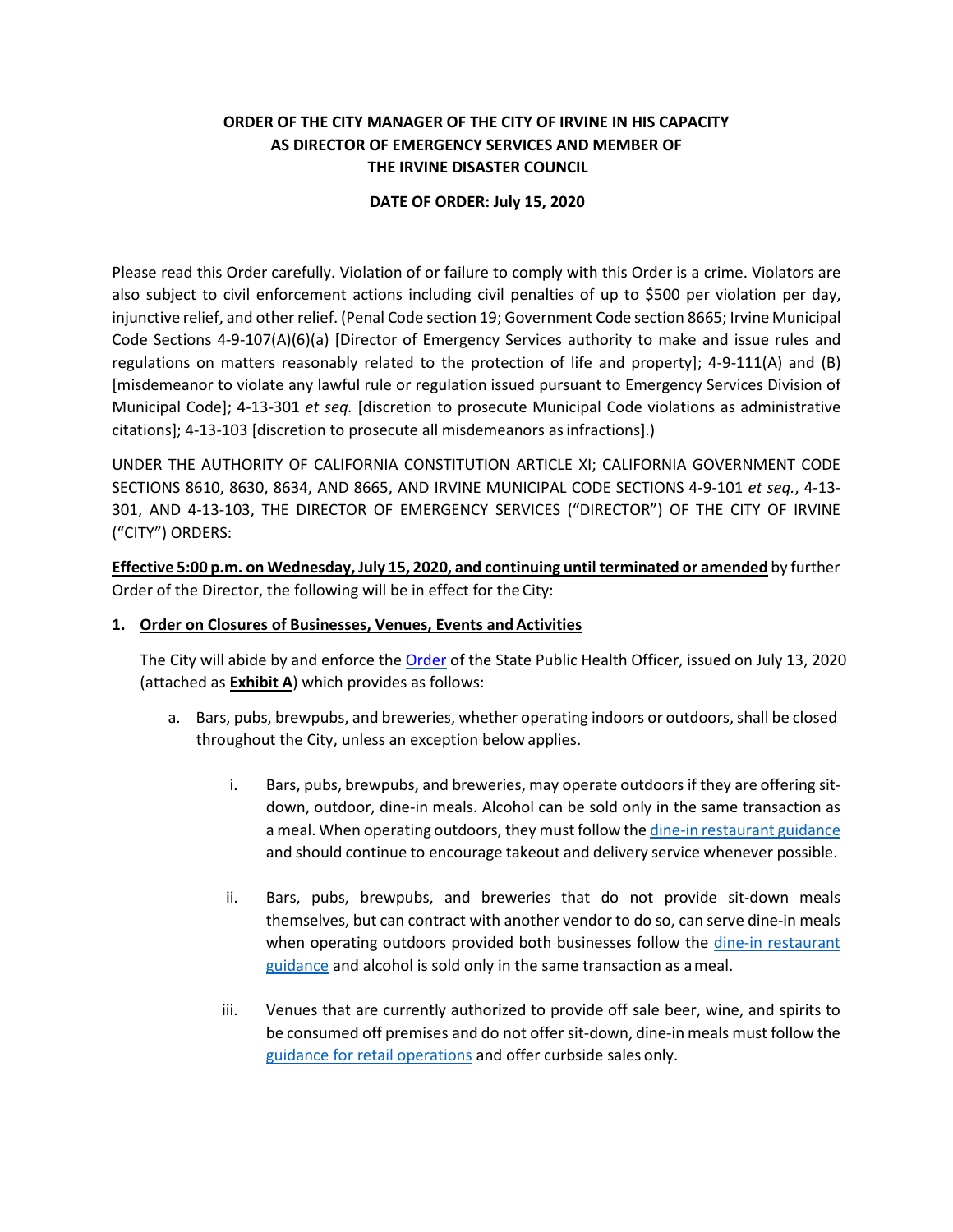- iv. Concert, performance, or entertainment venues must remain closed until they are allowed to resume modified or full operation through a specific reopening order or guidance. Establishments that serve full meals must discontinue this type of entertainment until these types of activities are allowed to resume modified or full operation.
- b. Indoor operations shall be restricted throughout the City of Irvine as specifiedbelow:
	- i. Dine-in restaurants must close indoor seating to customers. During this closure all dine-in restaurants may continue to utilize outdoor seating and must comply with the [guidance](https://files.covid19.ca.gov/pdf/guidance-outdoor-restaurants.pdf) for outdoor dining. Restaurants should continue to encourage takeout and delivery service whenever possible.
	- ii. Wineries and tasting rooms must close indoor services to customers. During this closure all wineries and tasting rooms operating outdoors must comply with the [guidance for restaurants, wineries, and](https://files.covid19.ca.gov/pdf/guidance-restaurants-bars.pdf) bars.
	- iii. Family entertainment centers and movie theaters must close indoor services and attractions to customers.
		- 1. Family entertainment centers may continue to provide outdoor services and attractions to customers, and must comply with the [guidance for movie](https://files.covid19.ca.gov/pdf/guidance-family-entertainment.pdf) [theaters and family entertainment](https://files.covid19.ca.gov/pdf/guidance-family-entertainment.pdf) centers.
		- 2. Drive-inmovie theatersmay continue to operate and should follow additional applicable [guidance for drive-in movie](https://files.covid19.ca.gov/pdf/guidance-family-entertainment.pdf) theaters.
	- iv. Indoor attractions at museums must close to visitors.
		- 1. Museums may continue to operate outdoor attractions and must follow the [guidance for](https://files.covid19.ca.gov/pdf/guidance-zoos-museums.pdf) museums.
- c. Untilsuch time as Orange County is removed from the California Department of Public Health (CDPH) Monitoring List, all indoor operations of the following types of businesses/events/activites in the City of Irvine shall be and remain closed:
	- i. Gyms and Fitness Centers;
	- ii. Places of Worship;
	- iii. Protests;
	- iv. Offices for [Non-Critical Infrastructure](https://covid19.ca.gov/essential-workforce/) Sectors;
	- v. Personal Care Services (including nail salons, massage parlors, and tattooparlors)'
	- vi. Hair salons and barbershops; and
	- vii. Malls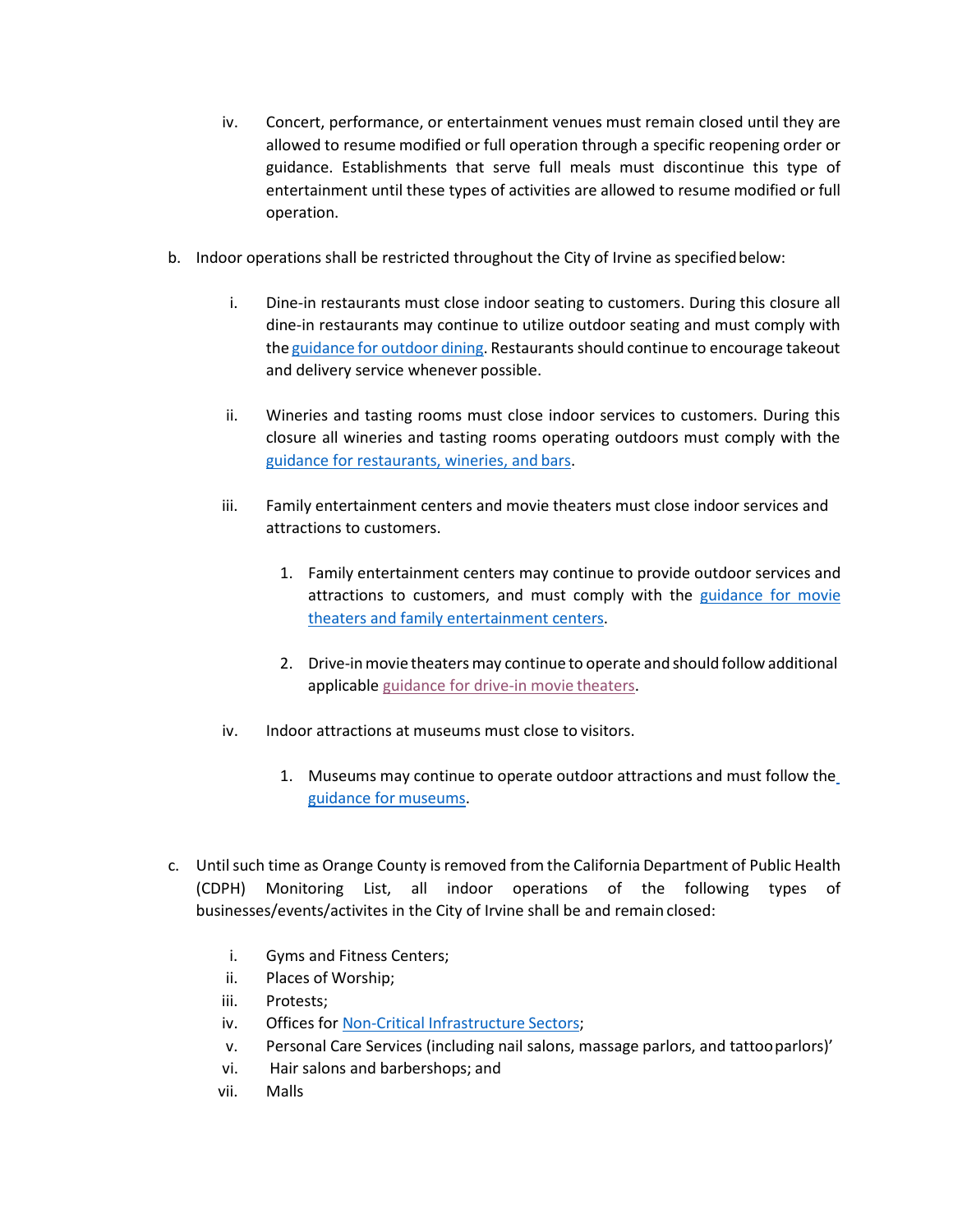## **1. Orders on Face Covering**

In conformance with, and where not superseded by the Executive Orders of the Governor of the State of California, and/or guidance and orders from the Centers for Disease Control, CDPH, and the Orange County Health Officer, this Order additionally specifies and orders asfollows:

a. **Order to All Residents and Visitors**: All Irvine residents and visitors shall wear a cloth facecovering orface shield when (i) in a public place; (ii) visiting a retail, commercial or other place of business; or (iii) at work, and when the resident or visitor is not able to maintain at least 6 feet of physical distance from another person who is not a family/household member or live in the same living unit. Without limiting the foregoing, this order shall presumptively apply in the following locations and contexts: (a) waiting in line to go inside a store; (b) shopping in a store; (c) picking up food at a restaurant; (d) waiting for or riding on public transportation; (e) riding in a taxi or other ride service vehicle; (f) seeking health care; (g) going into facilities that are allowed to stay open; (h) while at work; and (i) when at an outdoormuseum.

A cloth face-covering is a material that covers the nose and mouth; it can be secured to the head with ties or straps or simply wrapped around the lower face; it can be made of a variety of materials, such as cotton, silk, or linen; and a face covering may be factorymade or sewn by hand, or can be improvised from household items such as scarfs, Tshirts, sweatshirts, or towels. A face shield is a plastic shield that covers the face, including the nose and mouth, and is attached to the head (typically by a strap or headband).

The face-covering order shall not apply to children under the age of 2; to anyone who has trouble breathing, or is unconscious, incapacitated or otherwise unable to remove the face-covering or face shield without assistance; or to persons with a medical or mental health condition, or development disability, that prevents wearing a cloth face-covering or face shield.

b. **Order to All Lawfully Open Businesses:** All lawfully open businesses ("Covered Businesses") must identify and cause all required measures to be implemented as necessary to ensure social distancing and sanitation at that particular facility.

Without limiting the foregoing, Covered Businesses shall (i) cause their employees and patrons to wear cloth face coverings or face shields, (ii) cause their employees and patrons to follow social distancing and infection control guidelines published by the CDC and CDPH, and (iii) post signage to advise patrons of social distancing requirements, and of the fact that those requirements are imposed upon Covered Businesses by this Order. If the measures identified and implemented are not effective in maintaining proper social distancing and sanitation, additional measures shall be identified and implemented or the facility shall be closed.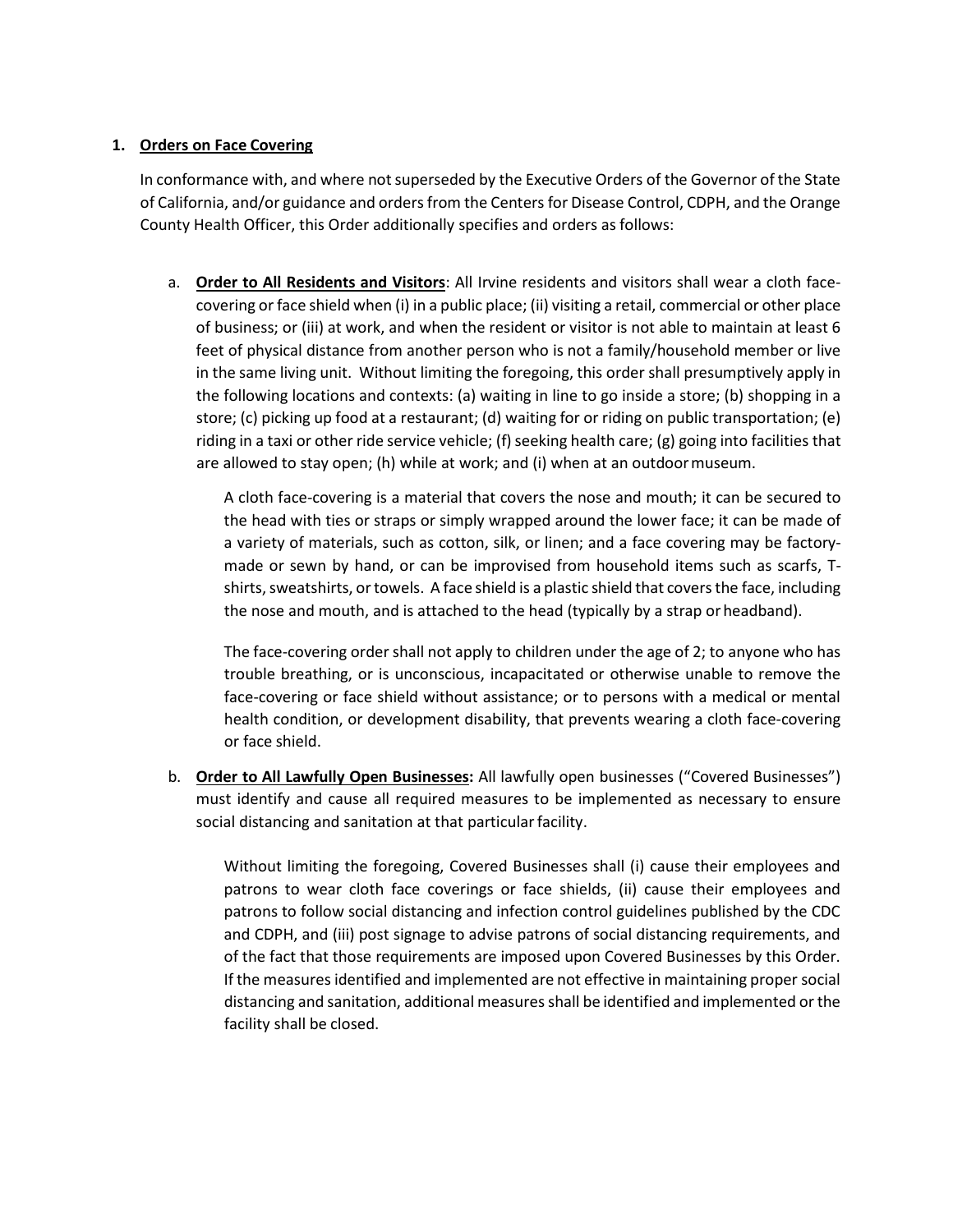- c. The Director of Emergency Services, with the confirmation of the Irvine City Council **STRONGLY RECOMMENDS** that all people in the City of Irvine should wear a face covering when outside the home.
- 2. This Order replaces and supersedes the previously issued "ORDER OF THE CITY MANAGER OF THE CITY OF IRVINE IN HIS CAPACITY AS DIRECTOR OF EMERGENCY SERVICES AND MEMBER OF THE IRVINE DISASTER COUNCIL," which was originally issued on April 8, 2020, and was last amended on June 24, 2020.
- 3. This Order shall be effective immediately and will remain in effect until terminated or amended by further Order of the Director of Emergency Services.
- 4. This Order is issued as a result of the worldwide pandemic of COVID-19 disease, also known as "novel coronavirus," which has infected over one million individuals worldwide in over 180 countries and is implicated in over 580,000 worldwide deaths, including over 26,000 cases and 433 deaths in Orange County. These numbers grow every day.
- 5. This Order is issued based on evidence of increasing transmission of COVID-19 both within the City of Irvine and worldwide, scientific evidence regarding the most effective approach to slow transmission of communicable diseases generally and COVID- 19 specifically, as well as best practices as currently known and available to protect the public from the risk of spread of or exposure toCOVID-19.
- 6. This Order is intended to reduce the likelihood of exposure to COVID-19, thereby slowing the spread of COVID-19 in communities worldwide. This Order is issued to prevent circumstances often present in Covered Businesses that may exacerbate te spread of COVID-19, such as (but not limited to): (I) the increased likelihood that retail, restaurant, and banking transactions attract people from a broad geographic area; (2) the prolonged time period in which large numbers of people are in close proximity; and (3) difficulty ensuring that such persons (patrons and employees) follow adequate hygienic practices.
- 7. This Order is intended to address the strain upon the health care system from the effects of the COVID-19 virus. Similarly, this Order is intended to reduce the likelihood of exposure to COVID-19, thereby slowing the spread ofCOVID-19 in communities worldwide.
- 8. Emergency management and public health officials at the federal, state, and county levels continue to issue guidance to slow the spread of COVID-19.
- 9. Violation of this Order is a crime and may also be pursued as an administrative fine, an infraction, or a misdemeanor, in the City's sole and absolute discretion. (Penal Code section 19; Government Code sections 8665, Irvine Municipal Code Sections 4-9-101 *et seq.*, 4-13-301, and4-13-103.)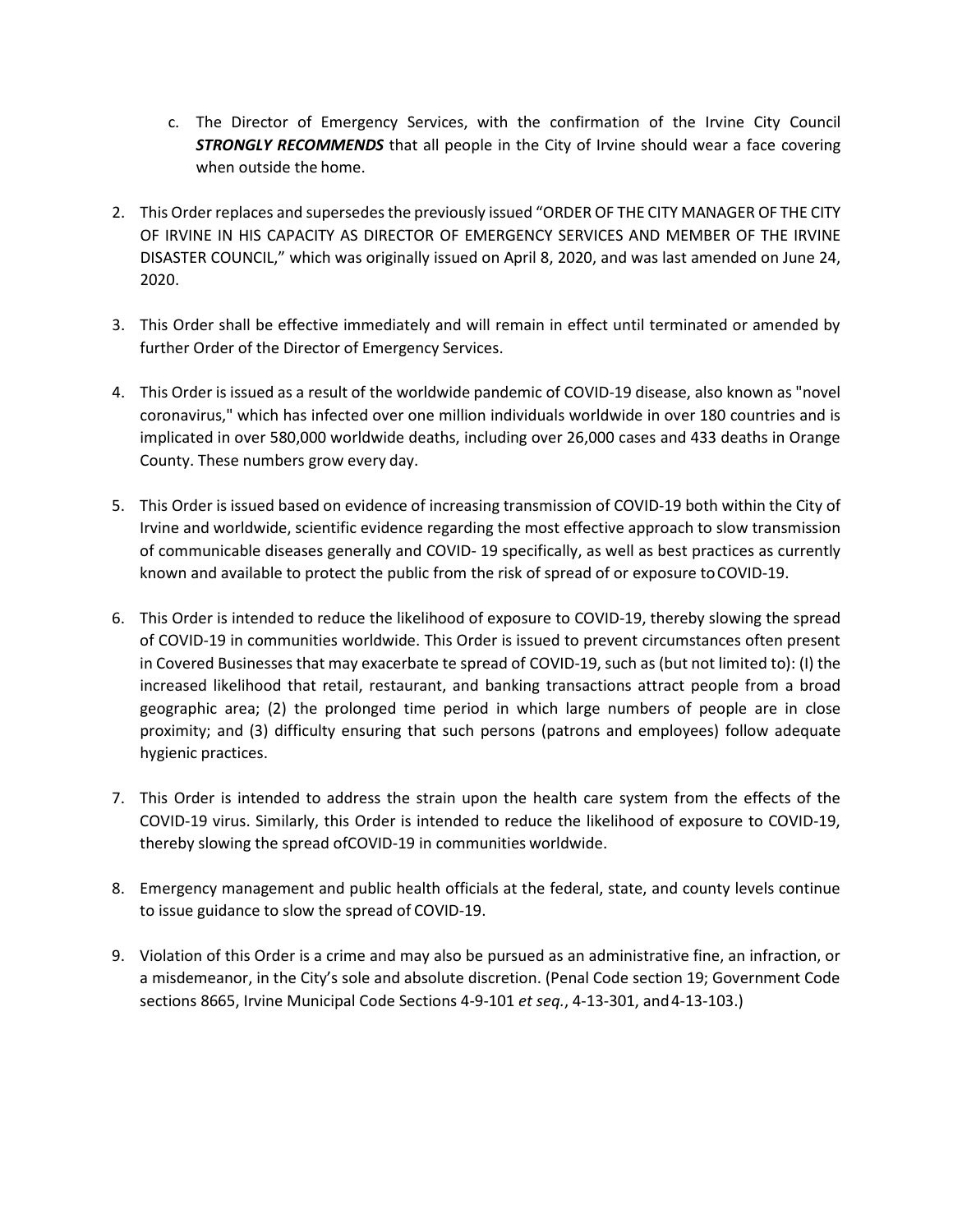10. Copies of this Order shall promptly be: (1) made available at the City of Irvine City Hall located at 1 Civic Center Plaza, Irvine, CA 92606; (2) posted on the City of Irvine's website (www.cityofirvine.org); and (3) provided to any member of the public requesting a copy of this Order.

flR220

John A. Russo, Director of Emergency Services / City Manager, City of Irvine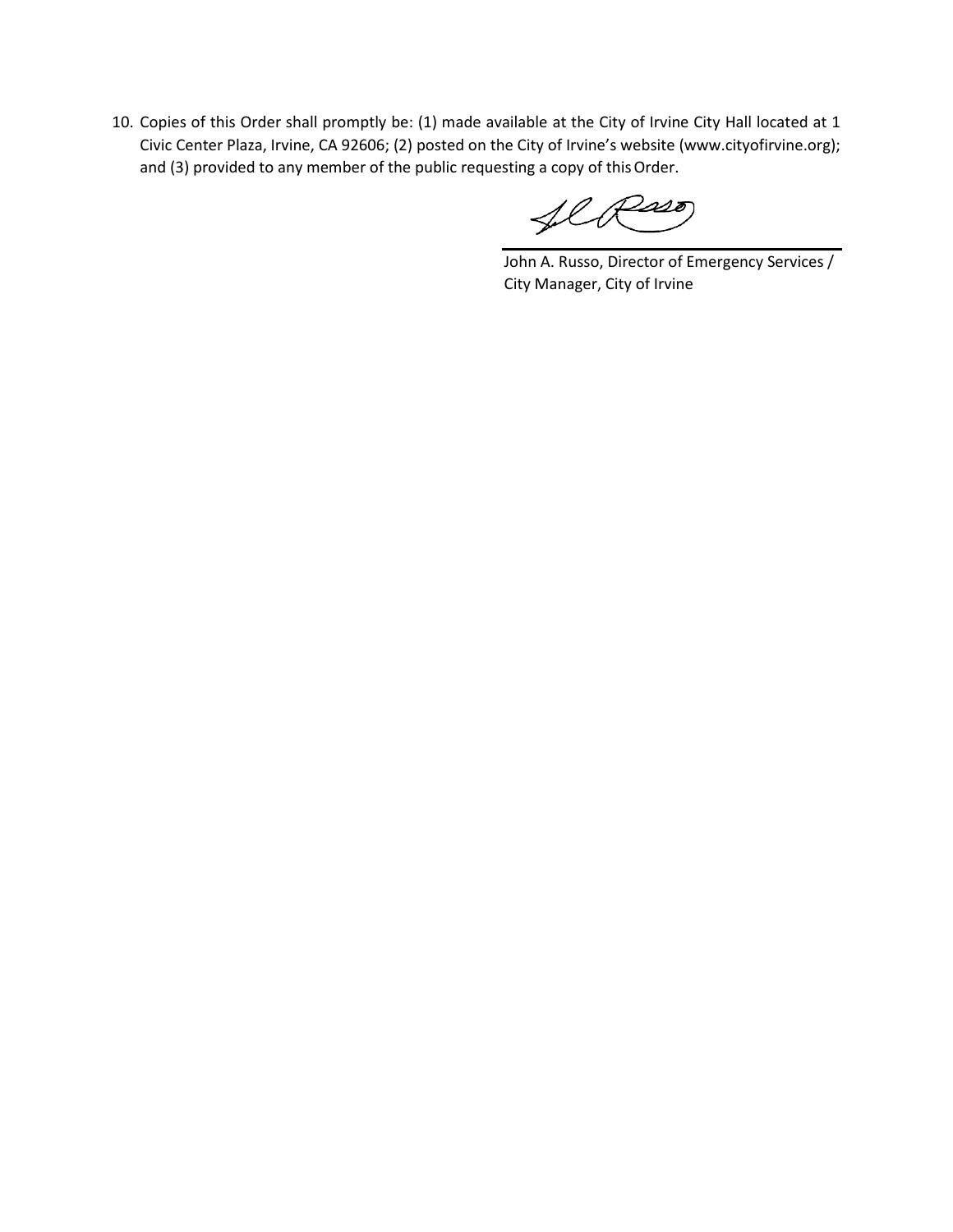# **EXHIBIT A**

# STATEWIDE PUBLIC HEALTH OFFICER ORDER

JULY 13, 2020

AVAILABLE AT [https://www.cdph.ca.gov/Programs/CID/DCDC/CDPH%20Document%20Library/COVID-](https://www.cdph.ca.gov/Programs/CID/DCDC/CDPH%20Document%20Library/COVID-19/SHO%20Order%20Dimming%20Entire%20State%207-13-2020.pdf)[19/SHO%20Order%20Dimming%20Entire%20State%207-13-2020.pdf](https://www.cdph.ca.gov/Programs/CID/DCDC/CDPH%20Document%20Library/COVID-19/SHO%20Order%20Dimming%20Entire%20State%207-13-2020.pdf)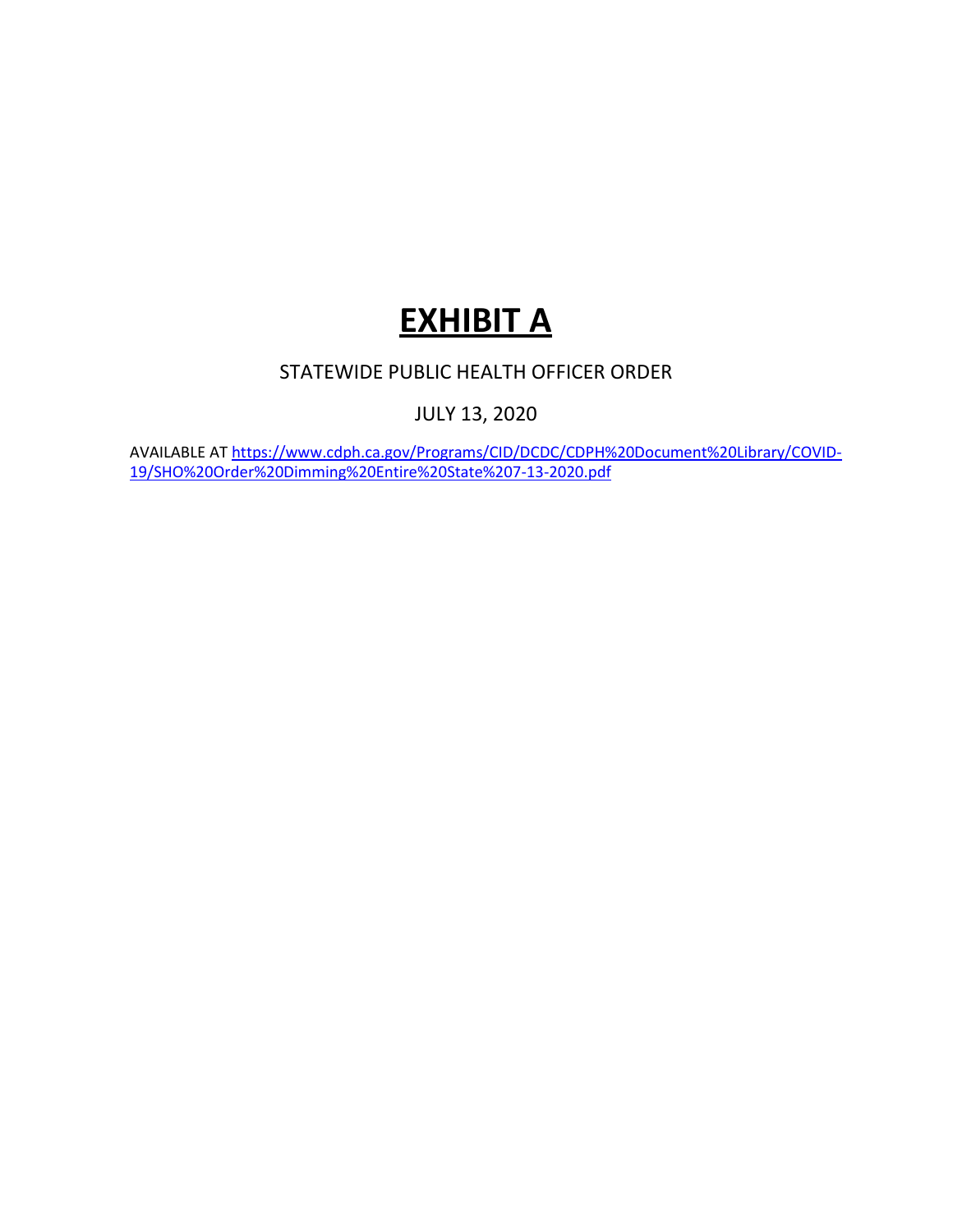

State ofCalifornia – Health and Human Services Agency

**California Department of Public Health**



GAVIN NEWSOM *Governor*

### **Statewide Public Health Officer Order, July 13, 2020**

On March 19, 2020, I issued an order directing all individuals living in the State of California to stayat homeexcept asneededto facilitate authorized, necessary activities or to maintain the continuity of operations of critical infrastructuresectors. I thenset out California's path forward from this "Stay-at-Home" Order in California's Pandemic Resilience Roadmap. On May 7<sup>th</sup>, I announced that statewide data supported the gradual movement of the entire state into Stage 2 of the Pandemic Resilience Roadmap. On May 8th, the Governor outlined a process where counties that met specific criteria couldmove more quickly thanother parts of the state through Stage 2 of modifying the Stay-at-Home order, including certain businesses deemed higher risk.

The statewide data has since demonstrated a significant increase in the spread of COIVD-19, resulting in public health conditions that demand measures responsive to those conditions be put into place with haste. On June 28, 2020, the California Department of Public Health (CDPH) issued *guidance* setting forth the need to close bars and similar establishments in counties that - due to concerning levels of disease transmissio,n hospitalizations, or insufficient testing - had been on the County Monitoring List, which includes counties that show concerning levels of disease transmission, hospitalizations, insufficient testing, or other critical epidemiological markers, for 14 days. On July 1, 2020, CDPH issued *quidance* specific to counties on the County Monitoring List forthree consecutive days, requiring closure of the indoor operations of various sectors,includingrestaurants, wineries, and certain entertainment venues, as well as all bars indoor and outdoor. Based on my judgment as the State Public Health Officer, it is now necessary to take these steps statewide, to take additional steps for counties on the County Monitoring List, andto continue to monitor and modify the process of reopening.

The current data reflect that community spread of infection is of increasing concern across the state.On July 1, 2020, therewere 19 counties on the County Monitoring List. As of July 13, 2020, there are 32 counties on the list, and additional counties may soon be added as data warrants. In addition to the impact on the general population, community spread increases the likelihood of expanded transmission of COVID-19 in congregate settings suchas nursing homes, homeless shelters, jails and prisons. Infection of these vulnerable populations in these settings can be catastrophic. Higher

> COPH, MS 0500 • P.O. Box 997377 • Sacramento, CA 95899-7377 (916) 558-1784 Internet Address: www cdph Ca gov

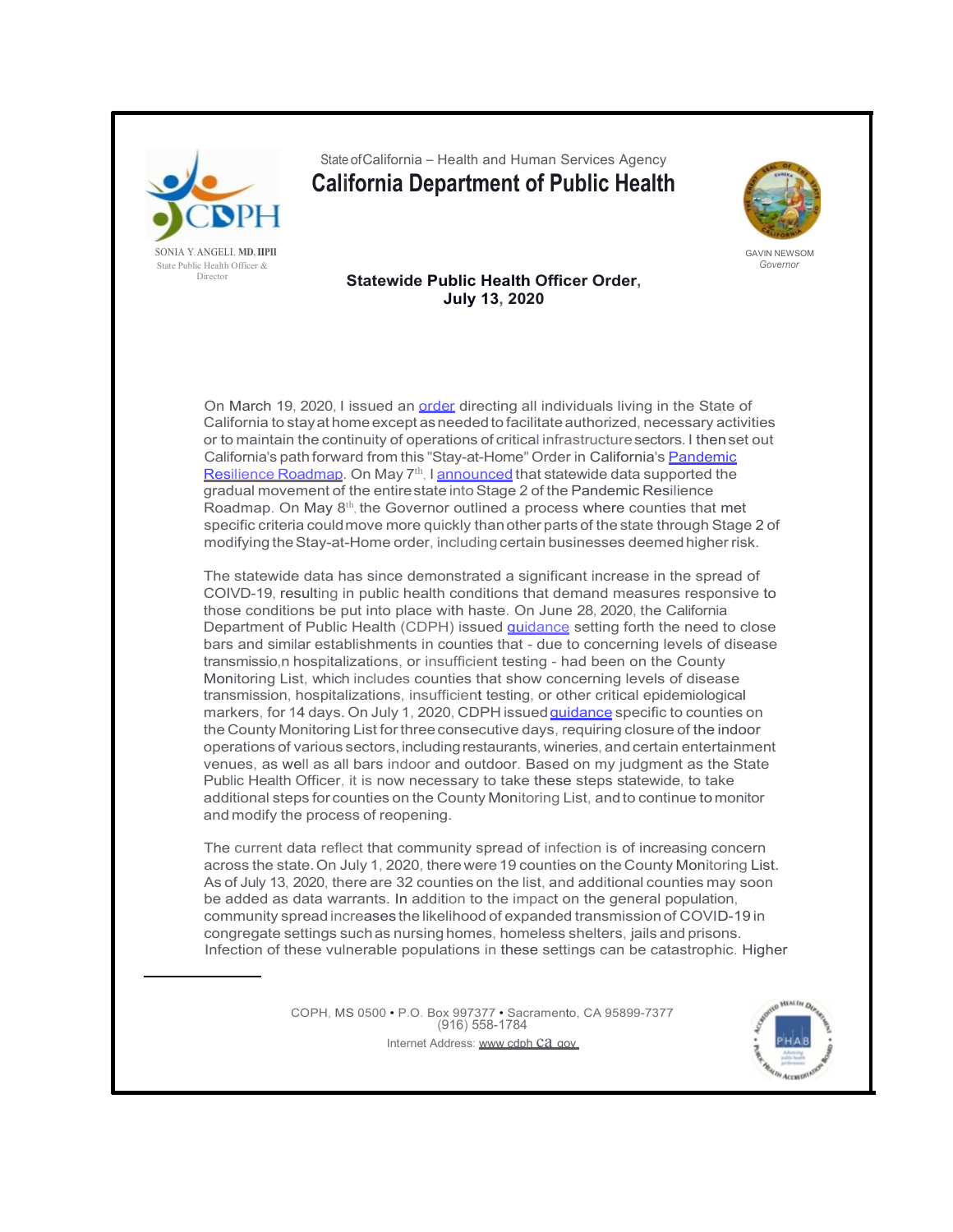leve ls of community spread alsoincrease thelikelihoodof infection among individuals at high risk of serious outcomes from COVID-19, including the elderly and those with underlying health conditions who might live or otherwise interact with an infected individual.

The Pandemic Resilience Roadmap classifies bars, pubs, breweries, brewpubs, dine-in restaurants, wineries and tasting rooms, family entertainment centers, zoos, museums, and cardrooms as Stage 2 or Stage 3 sectors with high risk of transmissiondue to a number of features of the businesses and the behaviors that occur within them. Public health studies have shown that the risk of transmissionis exacerbated in indoor spaces, particularly when lacking appropriate ventilation. These sectors are settings where groups convene and may mix with others for a prolonged period of time, increasing the risk of escalating the transmission rate of COVID-19. While physical distancing is critical to mitigating exposure, it is more effective at protecting an individual with brief exposures or outdoor exposures. In contrast to indoor spaces, wind and the viral dilution in outdoor spaces can help reduce viral load.

Bars, both indoorand outdoor, have additional risk factors. A bar, foundationally, is a social setting where typically not only small groups convene, but also where groups mix with other groups. Bars also have an added risk imposed by the consumption of alcohol as a primary activity offered in such venues. Alcohol consumption slows brain activity, reducesinhibition, and impairs judgment, factors which contribute to reduced compliance with recommendedcore personal protective measures, such as the mandatory use of face coverings and maintaining six feet of distance from people in different households, both indoors and outdoors. Louder environments and the cacophony of conversation that are typical in bar settings also require raised voices and greater projection of orally emitted viraldroplets.

For counties on the County Monitoring List, the risks and impacts of disease transmission are even greater. The science suggests that forindoor operations the odds of an infected person transmitting the virus are dramatically higher compared to an open-air environment. Thus, for those counties on the list, it is necessary to close indoor operations for additional sectors which promote the closed-space mixing of populations beyond households and/or make adherence to physical distancing with face coverings difficult, including: gyms and fitness centers, places of worship, protests, offices for non-Critical Infrastructuresectors as designated on covid19.ca.gov, personal care services (including nail salons, massage parlors, and tattoo parlors), hair salons and barbershops and malls.

*Ill Ill Ill Ill* 

*Ill* 

*Ill*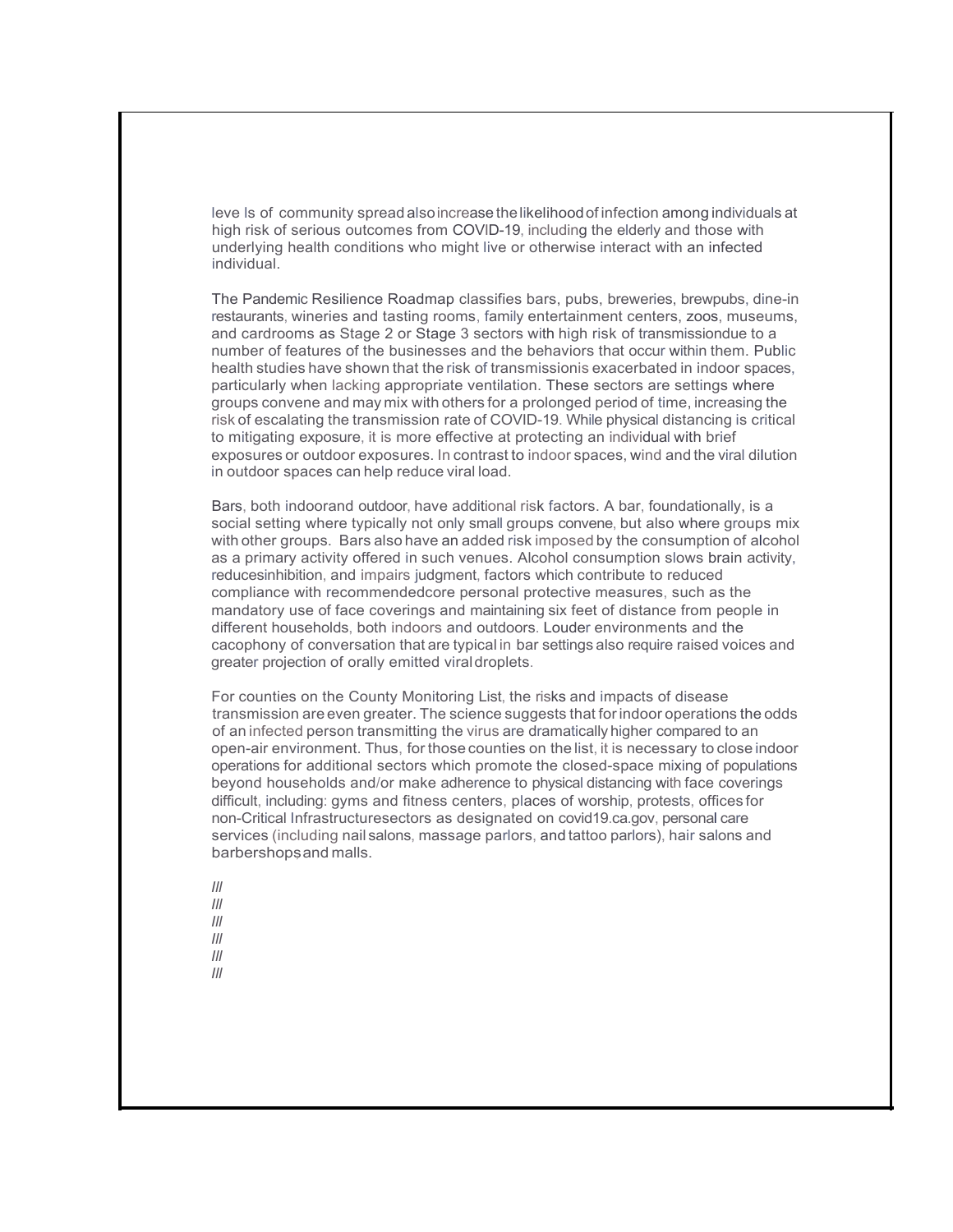**NOW,** THEREFORE , I, as State Public Health Officer and Director of the California **Department of Public Health, order all of the following:**

### **Statewide Order Relative to Bars, Pubs, Brewpubs, and Breweries**

1. Bars, pubs, brewpubs, and breweries, whether operating indoors or outdoors, shall be closed across the state, unless an exception below applies.

- a. Bars, pubs brewpubs, and breweries, may operate outdoors if they are offering sit-down, outdoor, dine-in meals. Alcohol can be sold only in the same transaction as a meal. When operating outdoors, they must follow the dine-in restaurant guidance and should continue to encourage takeout and delivery service whenever possible.
- b. Bars, pub,s brewpubs, and breweries that do not provide sit-down meals themselves, but can contract with another vendor to do so, can serve dine-in meals when operating outdoors provided both businesses follow the dine-in restaurant guidance and alcohol is sold only in the same transaction as a meal.
- c. Venues thatarecurrentlyauthorized toprovide off salebeer, wine, andspirits to be consumed off premises and do not offer sit-down, dine-in meals must follow the *guidance for retail operations* and offer curbside sales only.
- d. Concert, performance. or entertainment venues must remain closed until they are allowed to resume modified or full operation through a specific reopening order or guidance. Establishments that serve full meals must discontinue this type of entertainment until these types of activities are allowed to resume modified or fulloperation.
- 2. Indoor operations shall be restricted across the state as specified below:
	- a. Dine-in restaurants must close indoor seating to customers. During this closure all dine-in restaurants may continue to utilize outdoor seating and must comply with the **quidance for outdoor dining**. Restaurants should continue to encourage takeout and delivery service whenever possible.
	- b. Wineries and tasting rooms must close indoor services to customers. During this closure all wineries and tasting rooms operating outdoors must comply with the **quidance for restaurants wineries and bars**.
	- c. Family entertainment centers and movie theaters must close indoor services and attractions to customers.
		- 1. Family entertainment centers may continue to provide outdoor services and attractions to customers, and must comply with the guidance for movie theaters and family entertainment centers.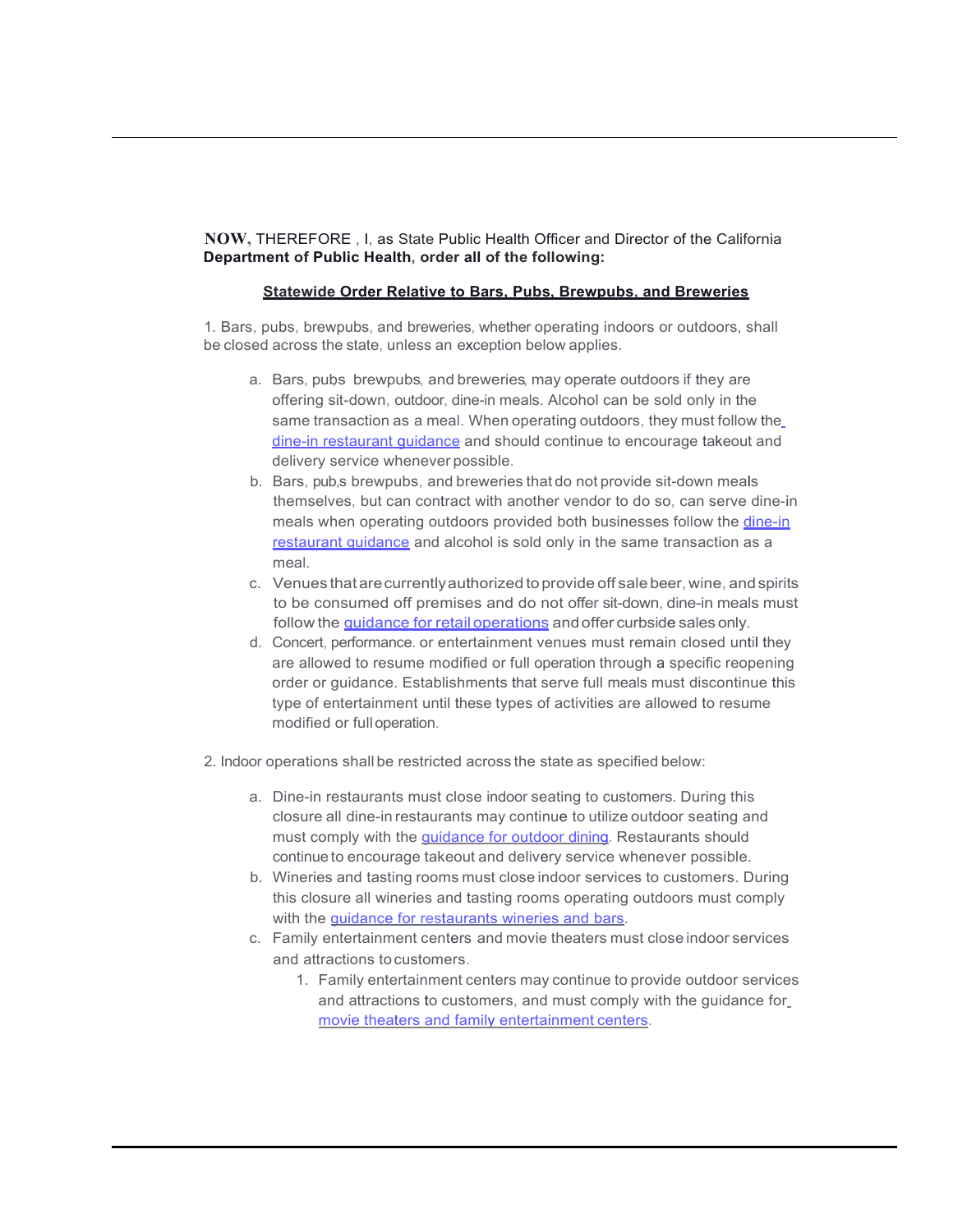- 2. Drive-in movie theaters may continue to operate and should follow additional applicable guidance for drive-in movie theaters.
- d. Indoor attractions at zoos and museums must close to visitors.
	- 1. Zoos and museums may continue to operate outdoor attractions and must follow the guidance for zoos and museums.
- e. Cardrooms must close indoorservices to customers and must follow the guidance forcardrooms.

### **Order for Closure of Additional Indoor Sectors for Counties on Monitoring List**

3. Counties that currently appear on CDPH's County Monitoring List and have been on the list for three consecutive days, and counties that subsequently appear for three consecutive days or more while this order remains effective, must close all indoor operations of the following types of businesses/events/activities:

- a. Gyms and Fitness Centers
- b. Places of Worship
- c. Protests
- d. Offices for Non-Critical Infrastructure Sectors
- e. Personal Care Services (including nail salons, massage parlors, and tattoo parlors)
- f. Hair salons and barbershops
- g. Malls

### **Terms of Orders**

4. This order shall go into effect immediately.

5. These closures shall remain in effect until I determine it is appropriate to modify the order based on public health conditions.

6. Outdoor operations may be conducted under a tent, canopy, or other sun shelter but only as long as no more than one side is closed, allowing sufficient outdoor air movement.

7. I will continue to monitor the epidemiological data and will modify the sectors that may be open both statewide and in counties on the Monitoring List as requiredby the evolving public health conditions. If I determine that it is appropriate to reopen, close, or modify the operations of any additional sectors, those sectors will be posted at: https://covid19.ca.gov/roadmap-counties/.

8. My **quidancemandating the wearing of face coverings and my quidance prohibiting** gatherings continue to apply statewide, except as specificallypermitted in other orders or guidance documents. To prevent further spread of COVID-19 to and within other